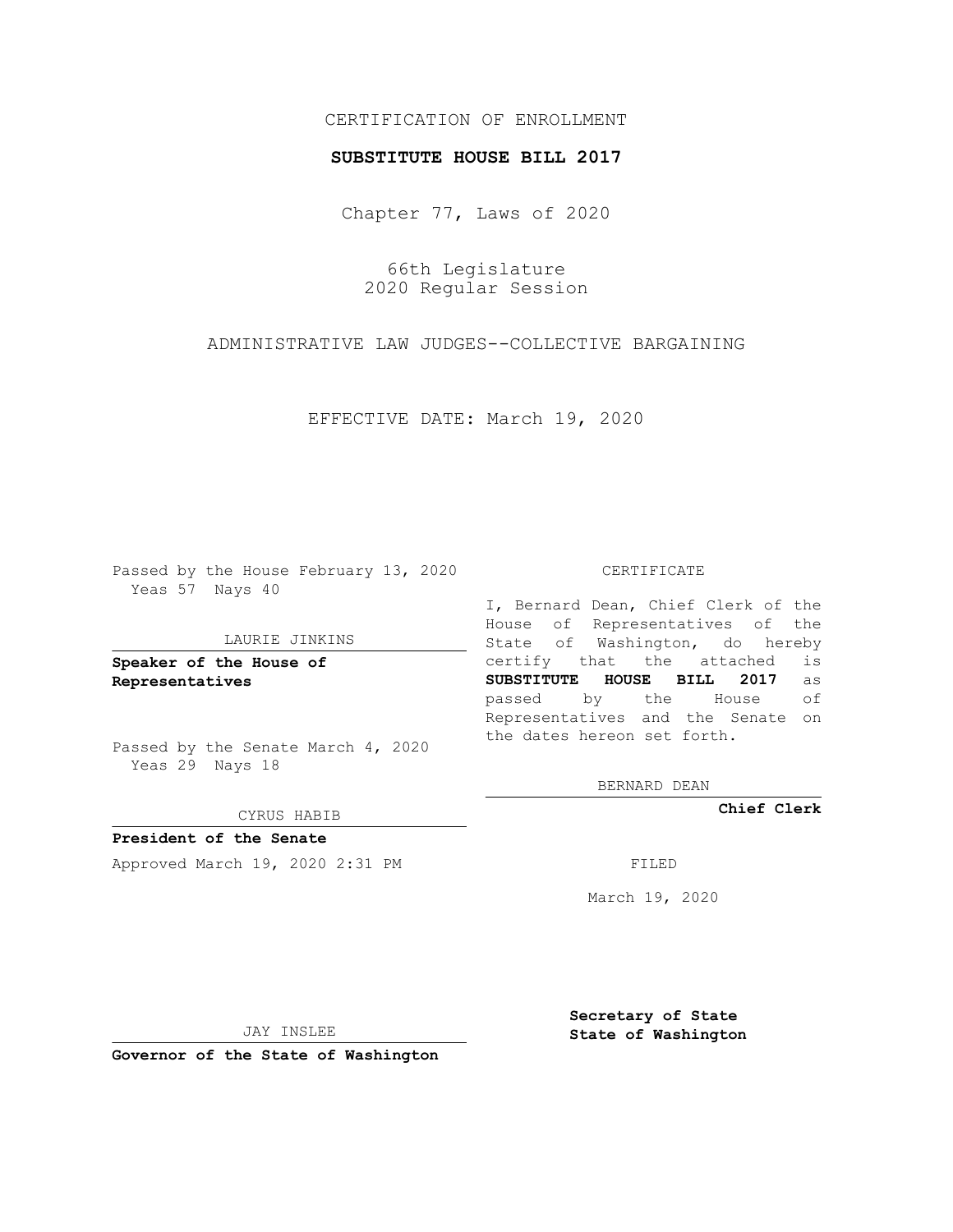## **SUBSTITUTE HOUSE BILL 2017**

Passed Legislature - 2020 Regular Session

**State of Washington 66th Legislature 2020 Regular Session**

**By** House Appropriations (originally sponsored by Representatives Frame, Dolan, Fitzgibbon, Stanford, Kilduff, Macri, Ryu, Valdez, Tarleton, and Pollet)

READ FIRST TIME 02/04/20.

 AN ACT Relating to collective bargaining for administrative law judges; amending RCW 34.12.030 and 34.12.100; reenacting and amending RCW 41.80.005 and 41.80.010; adding a new section to chapter 41.80 RCW; creating a new section; and declaring an emergency.

BE IT ENACTED BY THE LEGISLATURE OF THE STATE OF WASHINGTON:

 NEW SECTION. **Sec. 1.** The legislature finds that the independent adjudication services provided by administrative law judges of the office of administrative hearings are crucial to the due process rights of the citizens of this state and the just functioning of the government. Administrative law judges of the office of administrative hearings are exempt from civil service under RCW 34.12.030(5). These administrative law judges currently have no mechanism through which to collectively bargain for salary increases. The legislature finds the office of administrative hearings has experienced increased difficulty recruiting and retaining administrative law judges due to the disparity in wages paid to administrative law judges as compared to similar public sector positions. This type of turnover is costly to the office of administrative hearings, negatively impacts morale, interferes with the ability of the office to develop a succession plan, and ultimately harms the citizens of this state. Therefore, it is the legislature's intent to empower these administrative law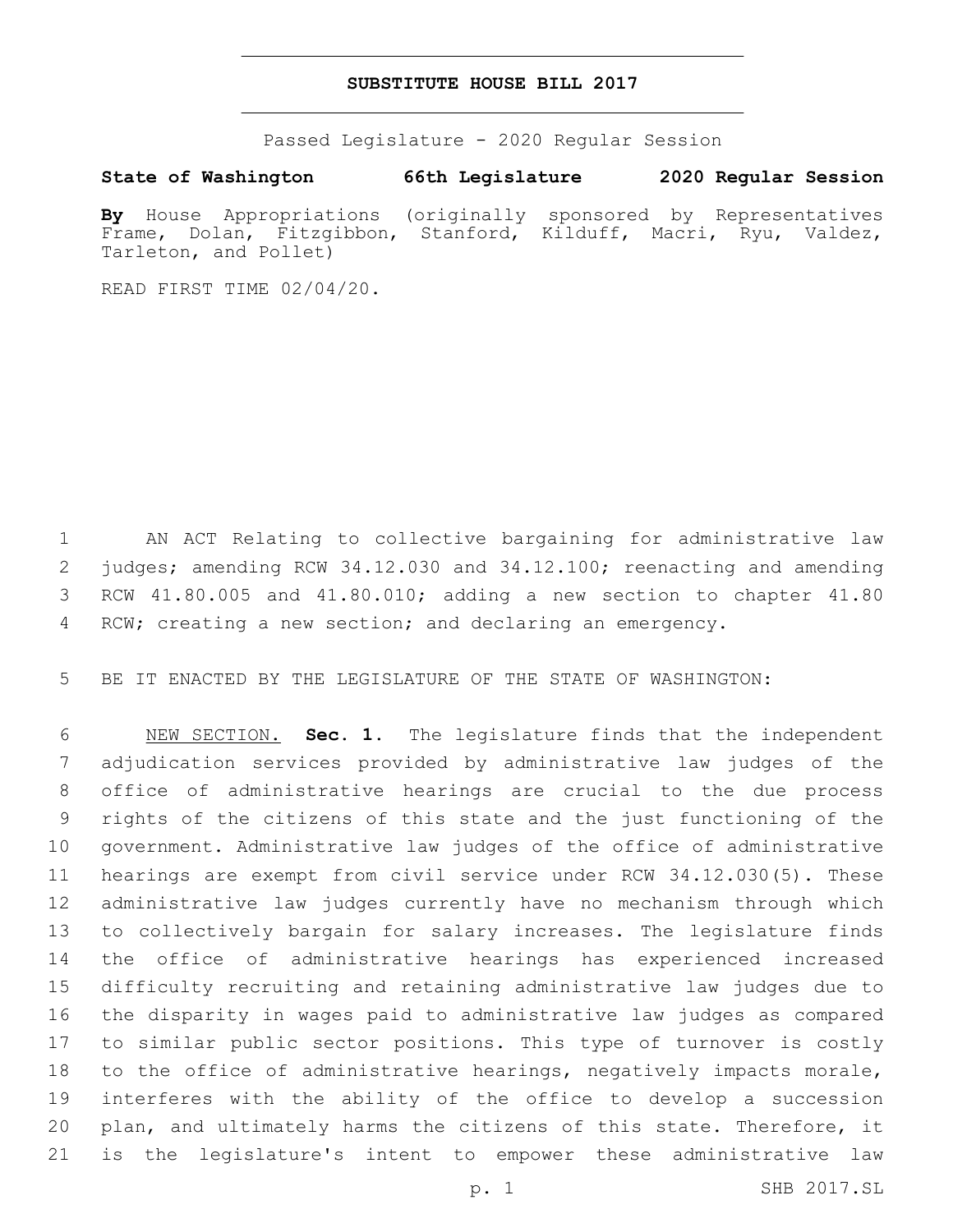judges to collectively bargain for fair wages that will foster job satisfaction and the highest standards of professional competence 3 among administrative law judges.

 NEW SECTION. **Sec. 2.** A new section is added to chapter 41.80 5 RCW to read as follows:

 (1) In addition to the agencies defined in RCW 41.80.005 and subject to the provisions of this section, this chapter applies to administrative law judges of the office of administrative hearings 9 appointed under RCW 34.12.030(1).

 (2) Administrative law judges of the office of administrative hearings who are not otherwise excluded from bargaining under subsection (3) of this section are granted the right to collectively 13 bargain.

 (3) The following administrative law judges of the office of administrative hearings are excluded from this section and do not 16 have the right to collectively bargain:

 (a) Administrative law judges in manager positions as defined in RCW 41.06.022, including deputy chief administrative law judges, division chief administrative law judges, and assistant chief 20 administrative law judges;

 (b) Administrative law judges serving on a contractual basis 22 under RCW 34.12.030(2);

(c) Confidential employees as defined in RCW 41.80.005; and

 (d) Any administrative law judge who reports directly to the 25 chief administrative law judge.

 (4) The only unit appropriate for the purpose of collective bargaining under this chapter is a statewide unit of all administrative law judges of the office of administrative hearings 29 not otherwise excluded from bargaining.

 **Sec. 3.** RCW 41.80.005 and 2019 c 234 s 1 and 2019 c 145 s 3 are 31 each reenacted and amended to read as follows:

 Unless the context clearly requires otherwise, the definitions in 33 this section apply throughout this chapter.

 (1) "Agency" means any agency as defined in RCW 41.06.020 and covered by chapter 41.06 RCW. "Agency" also includes the assistant 36 attorneys general of the attorney general's office and the 37 administrative law judges of the office of administrative hearings,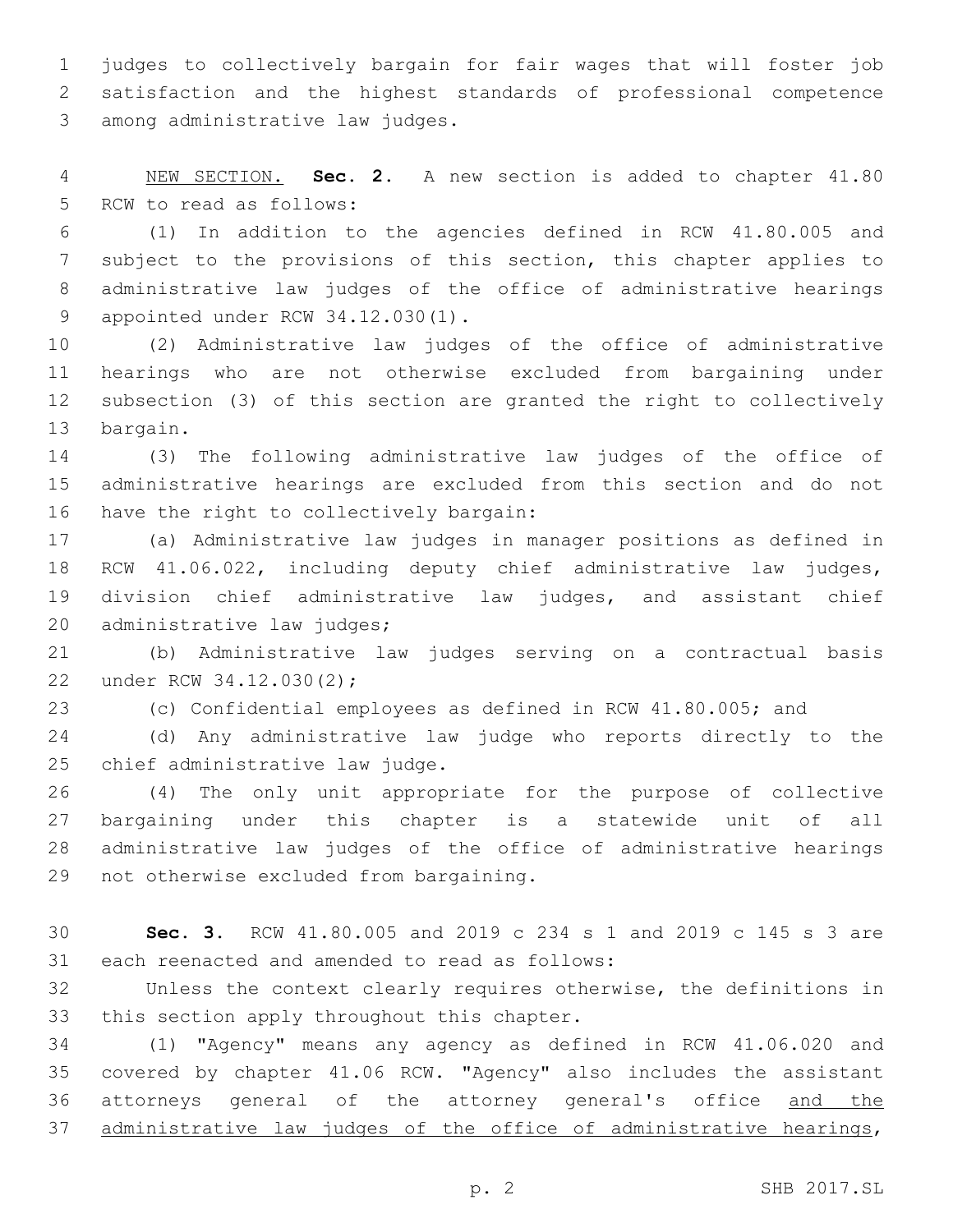regardless of whether those employees are exempt under chapter 41.06 2 RCW.

 (2) "Collective bargaining" means the performance of the mutual obligation of the representatives of the employer and the exclusive bargaining representative to meet at reasonable times and to bargain in good faith in an effort to reach agreement with respect to the subjects of bargaining specified under RCW 41.80.020. The obligation to bargain does not compel either party to agree to a proposal or to make a concession, except as otherwise provided in this chapter.

 (3) "Commission" means the public employment relations 11 commission.

 (4) "Confidential employee" means an employee who, in the regular course of his or her duties, assists in a confidential capacity persons who formulate, determine, and effectuate management policies with regard to labor relations or who, in the regular course of his or her duties, has authorized access to information relating to the effectuation or review of the employer's collective bargaining policies, or who assists or aids a manager. "Confidential employee" also includes employees who assist assistant attorneys general who advise and represent managers or confidential employees in personnel 21 or labor relations matters, or who advise or represent the state in 22 tort actions.

 (5) "Director" means the director of the public employment 24 relations commission.

 (6) "Employee" means any employee, including employees whose work has ceased in connection with the pursuit of lawful activities protected by this chapter, covered by chapter 41.06 RCW. "Employee" includes assistant attorneys general of the office of the attorney general and administrative law judges of the office of administrative hearings, regardless of their exemption under chapter 41.06 RCW. 31 "Employee" does not include:

 (a) Employees covered for collective bargaining by chapter 41.56 33 RCW;

- 34 (b) Confidential employees;
- (c) Members of the Washington management service;

36 (d) Internal auditors in any agency; or

 (e) Any employee of the commission, the office of financial management, or the office of risk management within the department of 39 enterprise services.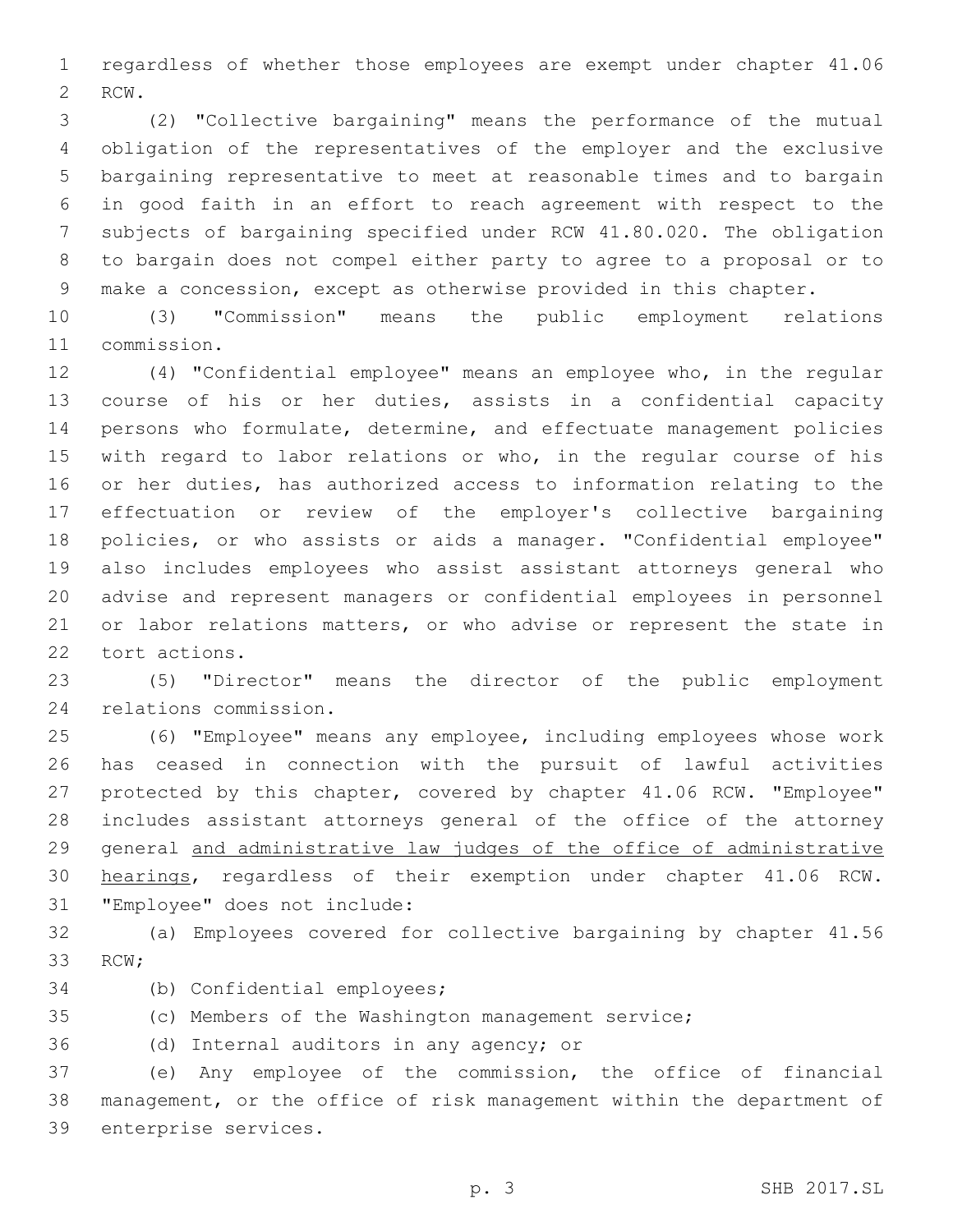(7) "Employee organization" means any organization, union, or association in which employees participate and that exists for the purpose, in whole or in part, of collective bargaining with employers.4

5 (8) "Employer" means the state of Washington.

 (9) "Exclusive bargaining representative" means any employee organization that has been certified under this chapter as the representative of the employees in an appropriate bargaining unit.

 (10) "Institutions of higher education" means the University of Washington, Washington State University, Central Washington University, Eastern Washington University, Western Washington University, The Evergreen State College, and the various state 13 community colleges.

 (11) "Labor dispute" means any controversy concerning terms, 15 tenure, or conditions of employment, or concerning the association or representation of persons in negotiating, fixing, maintaining, changing, or seeking to arrange terms or conditions of employment with respect to the subjects of bargaining provided in this chapter, regardless of whether the disputants stand in the proximate relation 20 of employer and employee.

(12) "Manager" means "manager" as defined in RCW 41.06.022.

 (13) "Supervisor" means an employee who has authority, in the interest of the employer, to hire, transfer, suspend, lay off, recall, promote, discharge, direct, reward, or discipline employees, 25 or to adjust employee grievances, or effectively to recommend such action, if the exercise of the authority is not of a merely routine nature but requires the consistent exercise of individual judgment. However, no employee who is a member of the Washington management service may be included in a collective bargaining unit established 30 under this section.

 (14) "Unfair labor practice" means any unfair labor practice 32 listed in RCW 41.80.110.

 (15) "Uniformed personnel" means duly sworn police officers employed as members of a police force established pursuant to RCW 28B.10.550.35

 **Sec. 4.** RCW 41.80.010 and 2019 c 415 s 961 and 2019 c 145 s 4 are each reenacted and amended to read as follows:

 (1) For the purpose of negotiating collective bargaining 39 agreements under this chapter, the employer shall be represented by

p. 4 SHB 2017.SL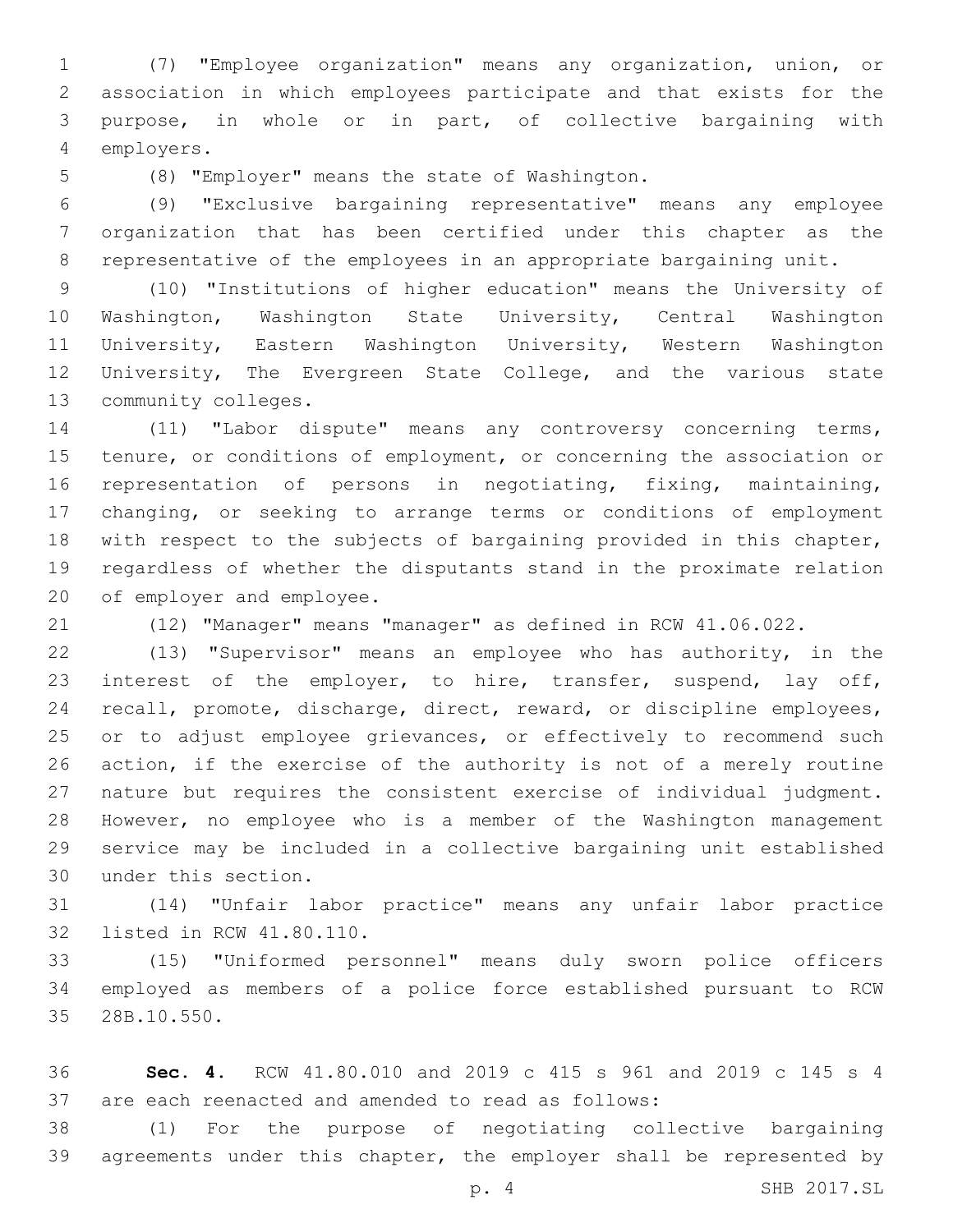the governor or governor's designee, except as provided for institutions of higher education in subsection (4) of this section.

3 (2)(a)(i) Except as otherwise provided, if an exclusive bargaining representative represents more than one bargaining unit, the exclusive bargaining representative shall negotiate with each employer representative as designated in subsection (1) of this section one master collective bargaining agreement on behalf of all the employees in bargaining units that the exclusive bargaining 9 representative represents.

10 (ii) For those exclusive bargaining representatives who represent fewer than a total of five hundred employees each, negotiation shall be by a coalition of all those exclusive bargaining representatives. The coalition shall bargain for a master collective bargaining agreement covering all of the employees represented by the coalition. The governor's designee and the exclusive bargaining representative or representatives are authorized to enter into supplemental bargaining of agency-specific issues for inclusion in or as an 18 addendum to the master collective bargaining agreement, subject to the parties' agreement regarding the issues and procedures for supplemental bargaining. Exclusive bargaining representatives that 21 represent employees covered under chapter 41.06 RCW and exclusive bargaining representatives that represent employees exempt under 23 chapter 41.06 RCW shall constitute separate coalitions and must negotiate separate master collective bargaining agreements. This 25 ((section)) subsection does not prohibit cooperation and coordination of bargaining between two or more exclusive bargaining 27 representatives.

28 (b) This subsection  $((2+))$  does not apply to exclusive bargaining representatives who represent employees of institutions of higher education, except when the institution of higher education has elected to exercise its option under subsection (4) of this section to have its negotiations conducted by the governor or governor's designee under the procedures provided for general government agencies in subsections (1) through (3) of this section.

 (c) If five hundred or more employees of an independent state elected official listed in RCW 43.01.010 are organized in a bargaining unit or bargaining units under RCW 41.80.070, the official shall be consulted by the governor or the governor's designee before any agreement is reached under (a) of this subsection concerning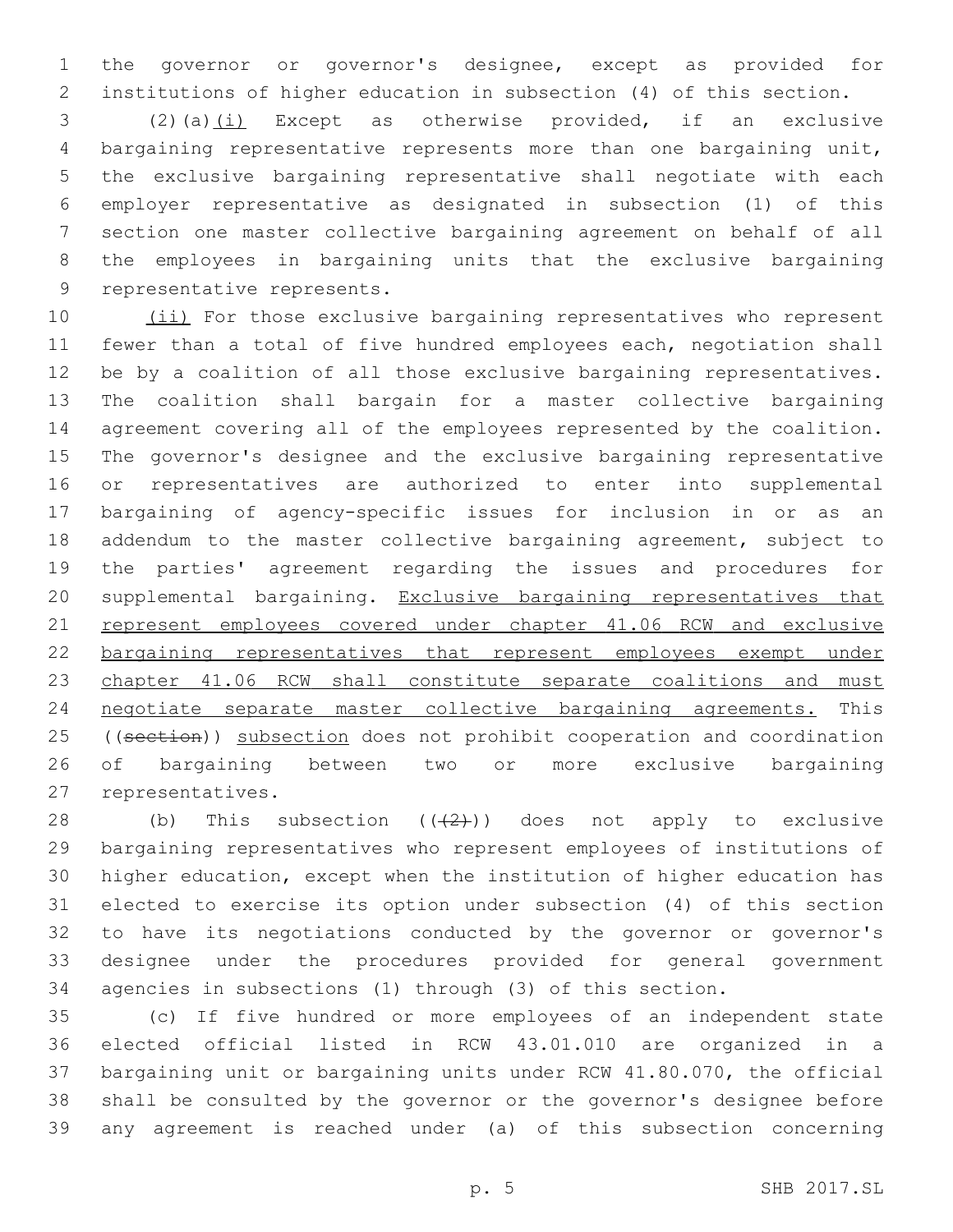supplemental bargaining of agency specific issues affecting the 2 employees in such bargaining unit.

 (d) For assistant attorneys general, the governor or the governor's designee and an exclusive bargaining representative shall negotiate one master collective bargaining agreement.

 (3) The governor shall submit a request for funds necessary to implement the compensation and fringe benefit provisions in the master collective bargaining agreement or for legislation necessary to implement the agreement. Requests for funds necessary to implement the provisions of bargaining agreements shall not be submitted to the 11 legislature by the governor unless such requests:

 (a) Have been submitted to the director of the office of financial management by October 1 prior to the legislative session at 14 which the requests are to be considered; and

 (b) Have been certified by the director of the office of financial management as being feasible financially for the state.

 The legislature shall approve or reject the submission of the request for funds as a whole. The legislature shall not consider a request for funds to implement a collective bargaining agreement unless the request is transmitted to the legislature as part of the governor's budget document submitted under RCW 43.88.030 and 43.88.060. If the legislature rejects or fails to act on the submission, either party may reopen all or part of the agreement or the exclusive bargaining representative may seek to implement the 25 procedures provided for in RCW 41.80.090.

 (4)(a)(i) For the purpose of negotiating agreements for institutions of higher education, the employer shall be the respective governing board of each of the universities, colleges, or community colleges or a designee chosen by the board to negotiate on 30 its behalf.

 (ii) A governing board of a university or college may elect to have its negotiations conducted by the governor or governor's designee under the procedures provided for general government agencies in subsections (1) through (3) of this section, except that:

 (A) The governor or the governor's designee and an exclusive bargaining representative shall negotiate one master collective bargaining agreement for all of the bargaining units of employees of a university or college that the representative represents; or

 (B) If the parties mutually agree, the governor or the governor's designee and an exclusive bargaining representative shall negotiate

p. 6 SHB 2017.SL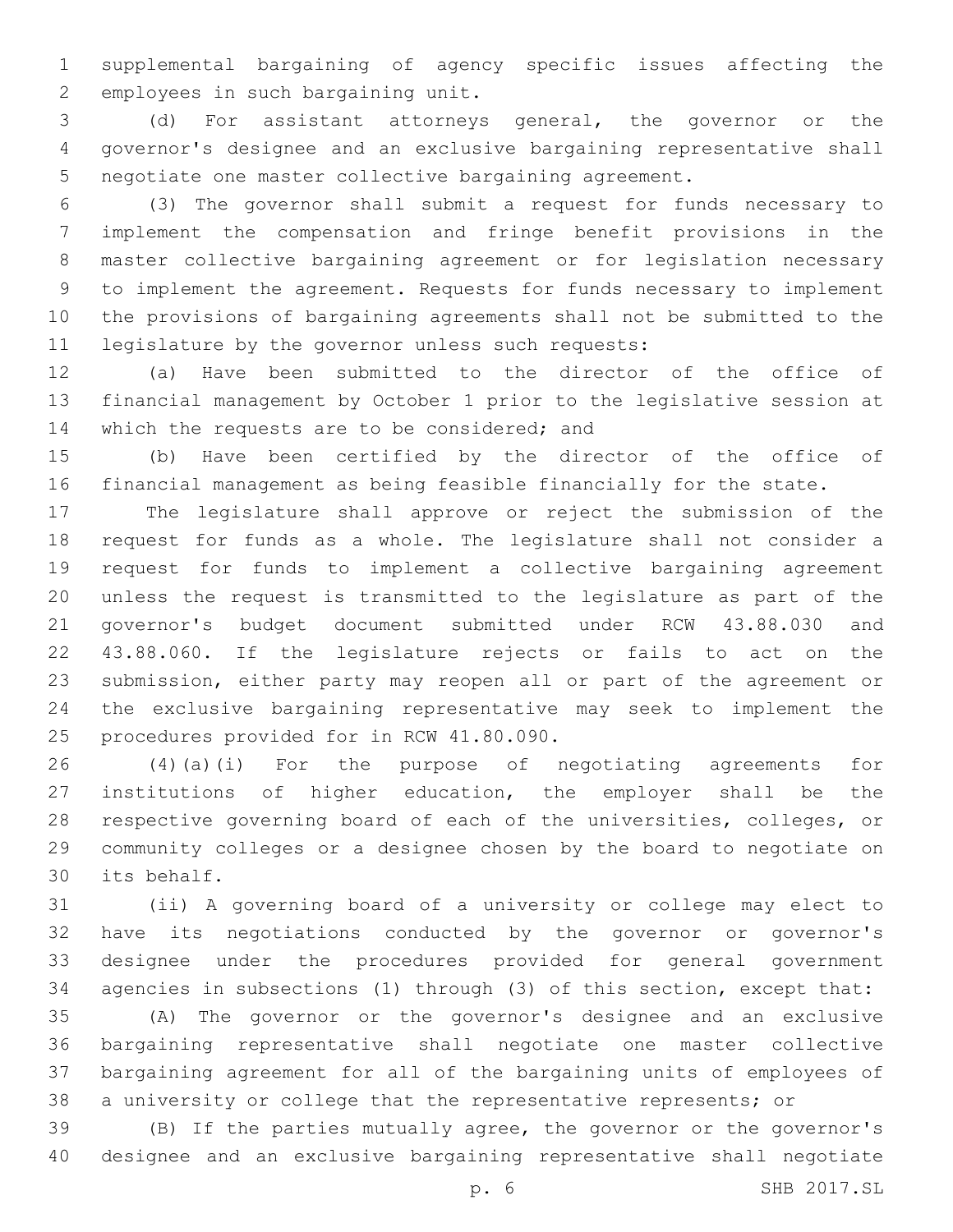one master collective bargaining agreement for all of the bargaining units of employees of more than one university or college that the 3 representative represents.

 (iii) A governing board of a community college may elect to have its negotiations conducted by the governor or governor's designee under the procedures provided for general government agencies in 7 subsections (1) through (3) of this section.

 (b) Prior to entering into negotiations under this chapter, the institutions of higher education or their designees shall consult with the director of the office of financial management regarding financial and budgetary issues that are likely to arise in the 12 impending negotiations.

 (c)(i) In the case of bargaining agreements reached between institutions of higher education other than the University of Washington and exclusive bargaining representatives agreed to under 16 the provisions of this chapter, if appropriations are necessary to implement the compensation and fringe benefit provisions of the bargaining agreements, the governor shall submit a request for such funds to the legislature according to the provisions of subsection (3) of this section, except as provided in (c)(iii) of this 21 subsection.

 (ii) In the case of bargaining agreements reached between the University of Washington and exclusive bargaining representatives 24 agreed to under the provisions of this chapter, if appropriations are necessary to implement the compensation and fringe benefit provisions 26 of a bargaining agreement, the governor shall submit a request for such funds to the legislature according to the provisions of subsection (3) of this section, except as provided in this subsection (4)(c)(ii) and as provided in (c)(iii) of this subsection.

 (A) If appropriations of less than ten thousand dollars are necessary to implement the provisions of a bargaining agreement, a request for such funds shall not be submitted to the legislature by the governor unless the request has been submitted to the director of the office of financial management by October 1 prior to the legislative session at which the request is to be considered.

 (B) If appropriations of ten thousand dollars or more are necessary to implement the provisions of a bargaining agreement, a request for such funds shall not be submitted to the legislature by 39 the governor unless the request: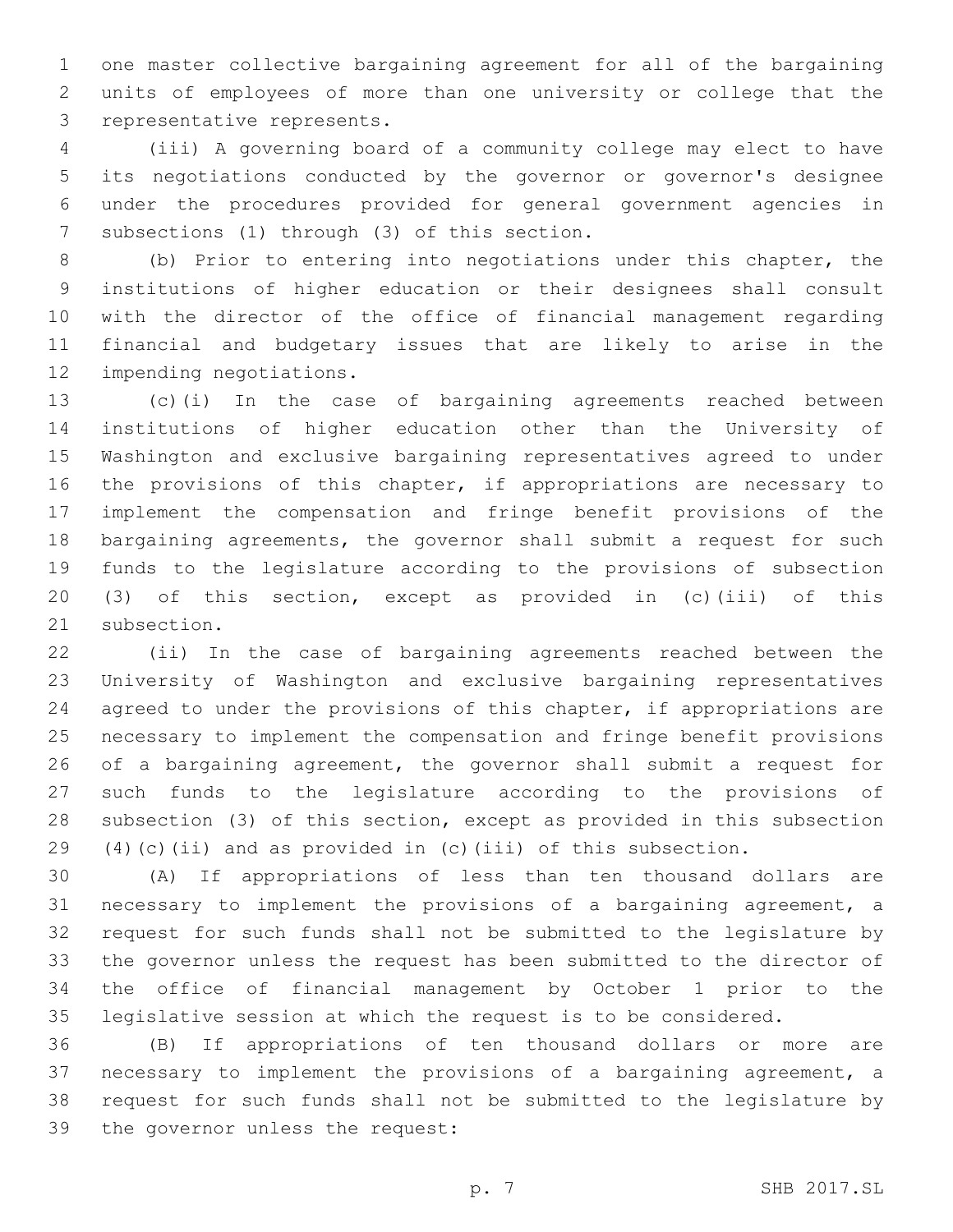(I) Has been submitted to the director of the office of financial management by October 1 prior to the legislative session at which the 3 request is to be considered; and

 (II) Has been certified by the director of the office of financial management as being feasible financially for the state.

 (C) If the director of the office of financial management does 7 not certify a request under (c)(ii)(B) of this subsection as being feasible financially for the state, the parties shall enter into collective bargaining solely for the purpose of reaching a mutually agreed upon modification of the agreement necessary to address the absence of those requested funds. The legislature may act upon the compensation and fringe benefit provisions of the modified collective bargaining agreement if those provisions are agreed upon and submitted to the office of financial management and legislative budget committees before final legislative action on the biennial or supplemental operating budget by the sitting legislature.

 (iii) In the case of a bargaining unit of employees of institutions of higher education in which the exclusive bargaining representative is certified during or after the conclusion of a legislative session, the legislature may act upon the compensation and fringe benefit provisions of the unit's initial collective bargaining agreement if those provisions are agreed upon and submitted to the office of financial management and legislative budget committees before final legislative action on the biennial or supplemental operating budget by the sitting legislature.

 (5) If, after the compensation and fringe benefit provisions of an agreement are approved by the legislature, a significant revenue shortfall occurs resulting in reduced appropriations, as declared by proclamation of the governor or by resolution of the legislature, both parties shall immediately enter into collective bargaining for a mutually agreed upon modification of the agreement.

 (6) After the expiration date of a collective bargaining agreement negotiated under this chapter, all of the terms and conditions specified in the collective bargaining agreement remain in effect until the effective date of a subsequently negotiated agreement, not to exceed one year from the expiration date stated in the agreement. Thereafter, the employer may unilaterally implement 38 according to law.

 (7)(a) For the 2019-2021 fiscal biennium, the legislature may approve funding for a collective bargaining agreement negotiated by a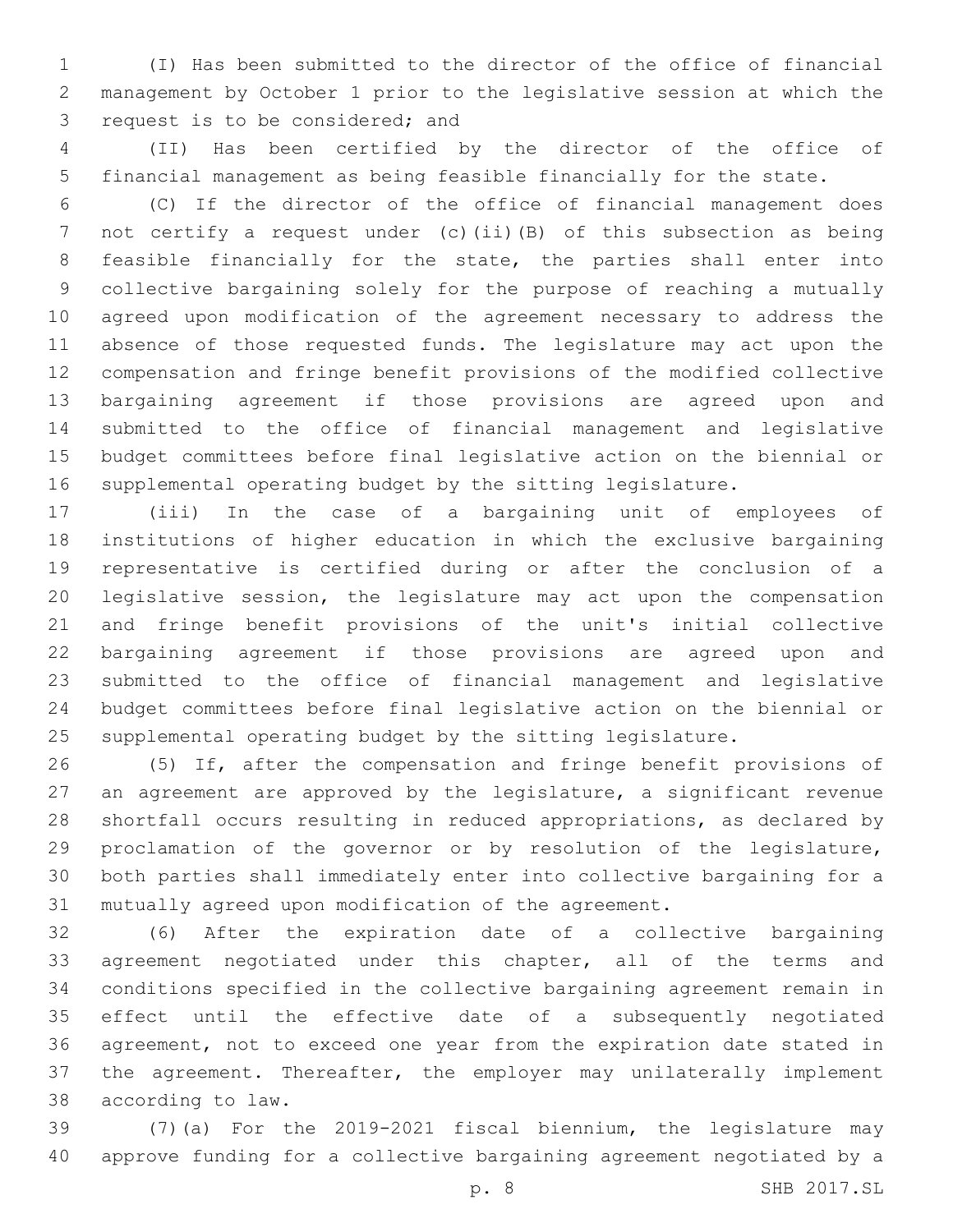higher education institution and the Washington federation of state employees and ratified by the exclusive bargaining representative before final legislative action on the omnibus appropriations act by 4 the sitting legislature.

 (b) Subsection (3)(a) and (b) of this section do not apply to requests for funding made pursuant to this subsection.

 **Sec. 5.** RCW 34.12.030 and 1981 c 67 s 3 are each amended to read 8 as follows:

 (1) The chief administrative law judge shall appoint administrative law judges to fulfill the duties prescribed in this chapter. All administrative law judges shall have a demonstrated knowledge of administrative law and procedures. The chief administrative law judge may establish different levels of 14 administrative law judge positions.

 (2) The chief administrative law judge may also contract with qualified individuals to serve as administrative law judges for specified hearings. Such individuals shall be compensated for their services on a contractual basis for each hearing, in accordance with chapter 43.88 RCW. The chief administrative law judge may not contract with any individual who is at that time an employee of the 21 state.

 (3) The chief administrative law judge may appoint such clerical and other specialized or technical personnel as may be necessary to 24 carry on the work of this chapter.

 (4) ((The)) Subject to any collective bargaining agreement, the administrative law judges appointed under subsection (1) of this 27 section are subject to discipline and termination, for cause, by the chief administrative law judge. Upon written request by the person so disciplined or terminated, the chief administrative law judge shall forthwith put the reasons for such action in writing. The person affected has a right of review by the superior court of Thurston county on petition for reinstatement or other remedy filed within 33 thirty days of receipt of such written reasons.

 (5) All employees of the office except the chief administrative law judge and the administrative law judges are subject to chapter 36 41.06 RCW.

 (6) Administrative law judges appointed under subsection (1) of this section have the right to collectively bargain under chapter 41.80 RCW, regardless of their exemption from chapter 41.06 RCW.